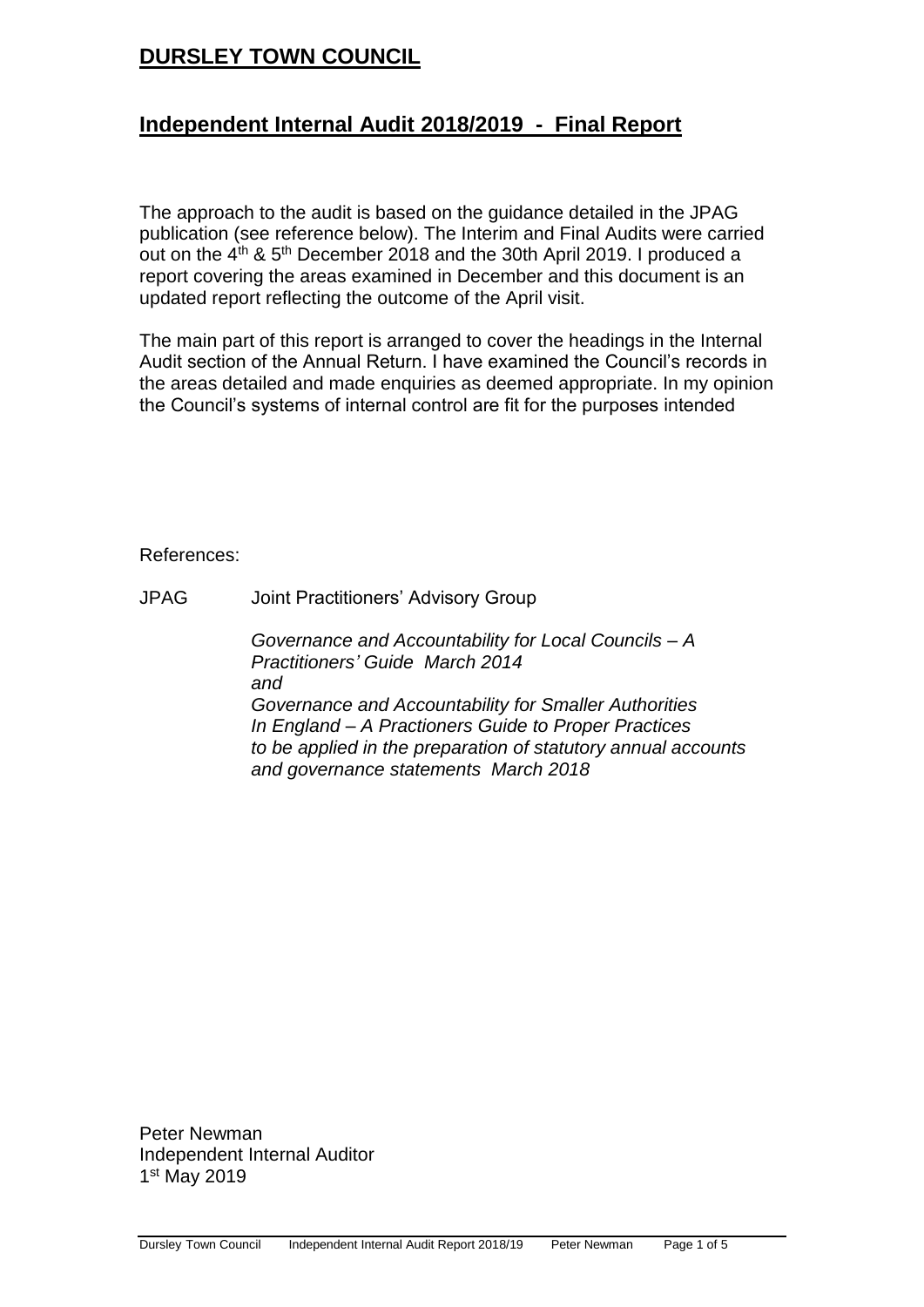## **1 Proper Bookkeeping**

The Scribe software is used for bookkeeping.

I could see that an appropriate cost centre and ledger code structure is in place, which provides financial information in formats required for proper monitoring.

I checked a random sample of entries at both audits. All agreed with supporting vouchers and the correct codes appeared to have been allocated. The accounts are up to date and are regularly balanced.

These checks are also made by the appointed Internal Controls member.

### **2 Financial Regulations/Payment Controls**

The Council's revised Standing Orders and Financial Regulations were adopted in March 2018. Updated Standing Orders were agreed in May.

I examined a selection of invoices; all were properly authorised and the payments could be followed through to presentation on the bank statements.

A schedule of payments is presented to Council for approval, this approval minuted and the schedule initialled by the Mayor/Deputy Mayor. Invoices are rubber stamped with a certification box for initialling that goods have been received/work done and for the Mayor/Deputy Mayor to initial as having been passed for payment. All payments checked were backed up by invoices which were properly authorised.

Levels of expenditure are defined in the Financial Regulations where the Council has to seek quotations or tenders from at least three suppliers. Tenders were sought from a number of contractors for the long stay car park in Long Street. The tenders were properly considered and the contract awarded. Council received the required number of quotations for other contracts of high value but below the £60,000 tender level. I could see the submissions for both the demolition of Reliance House and for the Youth Project. Minutes show that Council also asks for quotes on lower levels of expenditure as a matter of course.

Grants expenditure is separately identified and monitored.

VAT items checked had been recorded and claimed.

Dursley Town Council has adopted the General Power of Competence, so Section 137 expenditure does not apply.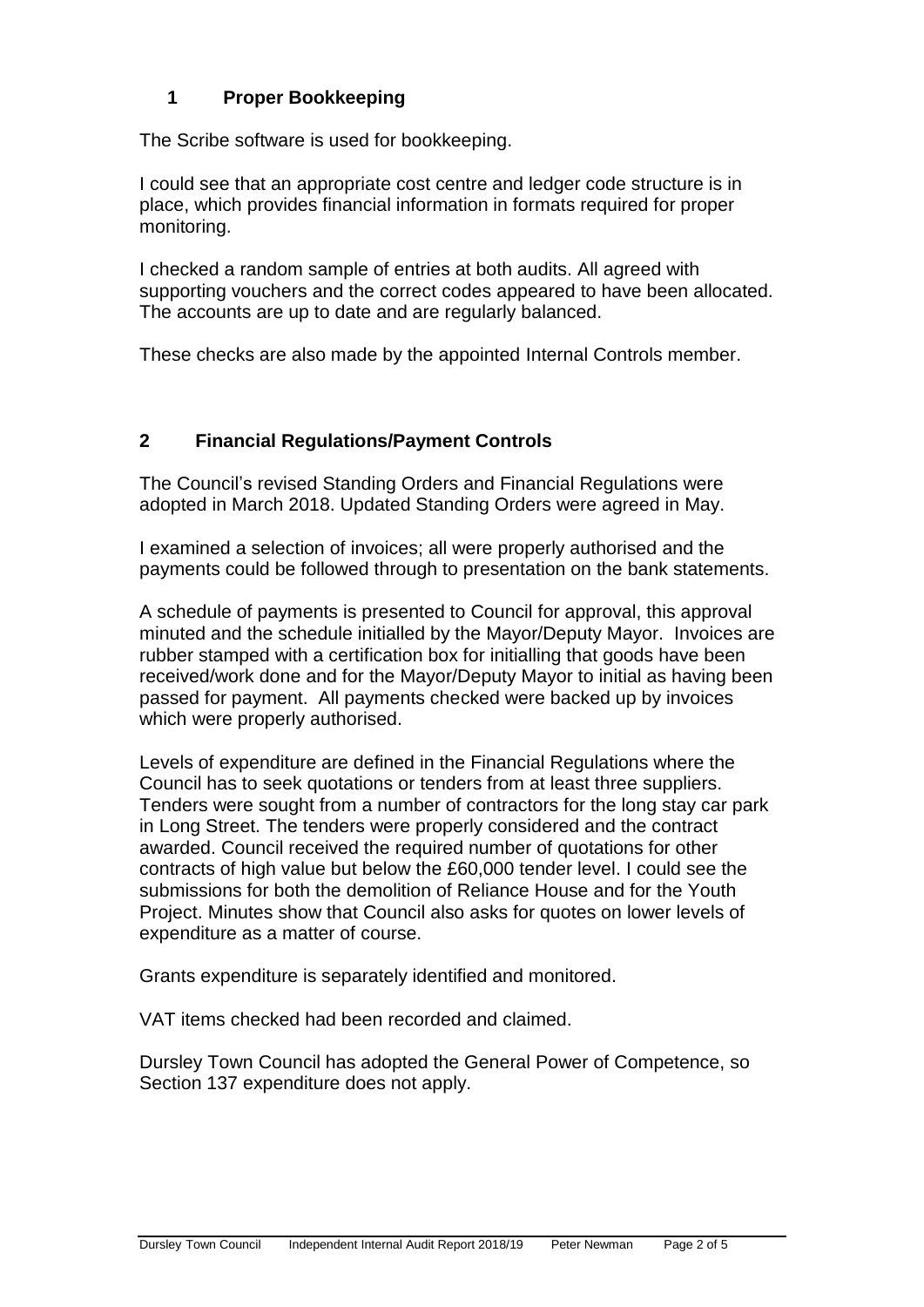### **3 Risk Management Arrangements**

No unusual financial activity was identified in the minutes.

Insurance cover was reviewed at the time of renewal in May.

An updated Risk Assessment document was approved at the Policy & Finance committee meeting in February for recommendation for adoption at full Council..

At Council meetings councillors scheduled to undertake Internal Controls Checks are noted. I could see evidence of four such checks during the year.

### **4 Budgetary Controls**

Actual expenditure against budget is reported monthly to members. Minutes show that members discuss variations and agree action regarding likely over/underspending. I could find no unexplained large variances from budget.

Discussions on draft budgets and forward planning documents were underway at the time of the December visit. The minutes show that the budget and precept were properly considered and approved at the January Council meeting, together with a forward programme to 2022.

#### **5 Income**

Income received is reported to members monthly.

This is a subject of the internal control checks performed by the appointed member.

The recorded precept received from the District Council agreed with the precept notification.

I examined a sample of invoices sent, including cemetery charges, hire of football pitches and allotment charges. All charges on the items checked were at the correct rates and VAT charged as appropriate.

### **6 Petty Cash**

This is another area covered by the internal controls member. The member confirms that the petty cash book balances with cash held.

All of the items examined at the audit were supported by vouchers/receipts and properly accounted for. A seperate spreadsheet of petty cash expenditure is maintained and periodic reconciliations carried out.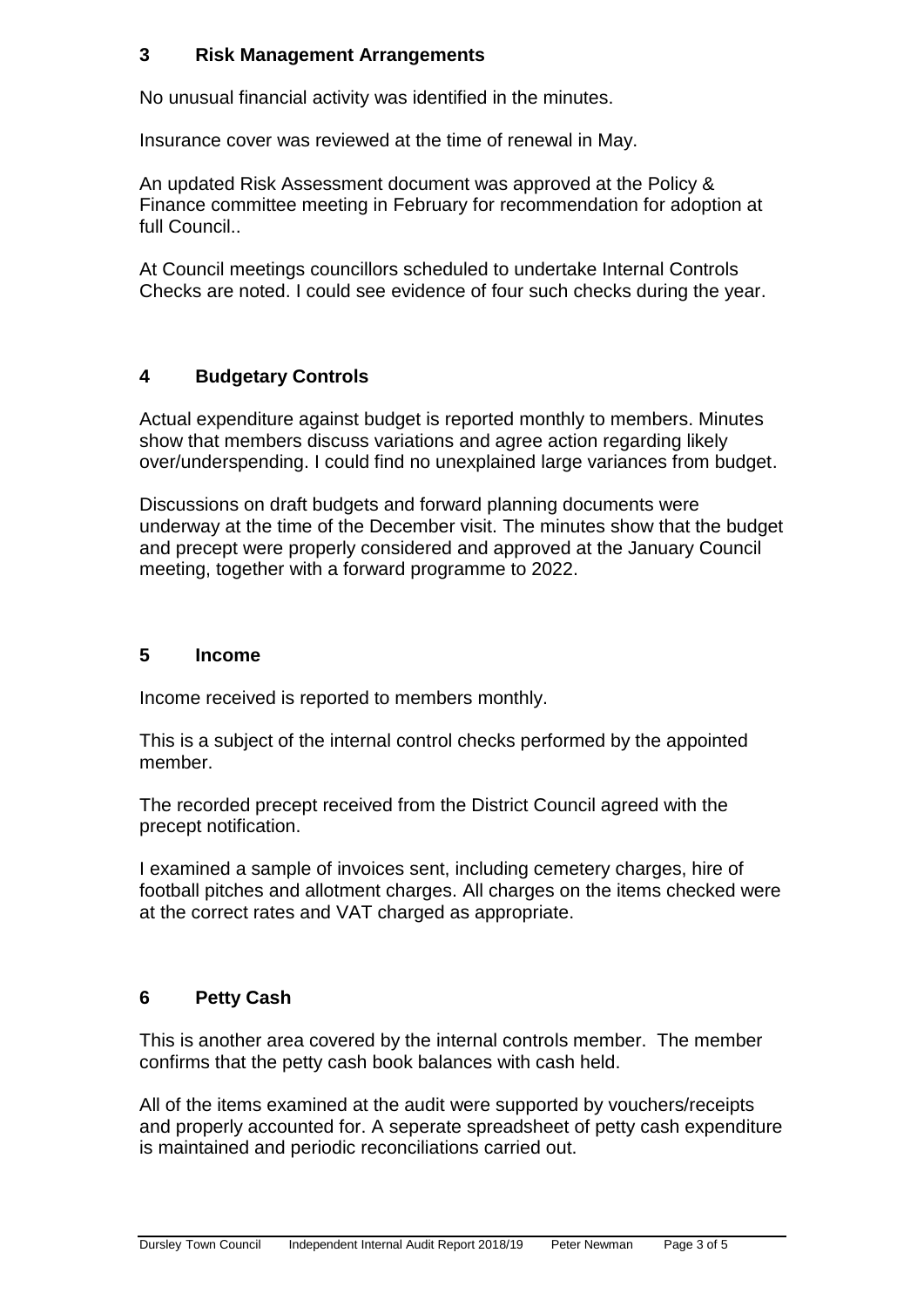### **7 Payroll Controls**

All employees have contracts of employment. Salaries to employees have been paid in accordance with Council approval.

Payments of expenses to employees were reasonable, backed up by receipts and included on the payments schedule.

A sample check showed PAYE, NI and pension deductions have been processed correctly, including employers NI and pensions contributions.

### **8 Asset Controls**

The Council's Asset Register for 2018/19 was available. The register is under regular review. A check of assets against insurance cover was carried out at the time of renewal in June.

Financial Regulations state the need for the verification of the continued existence of tangible assets at least annually and that insurance cover is adequate and sufficient. This is an area included on the internal controls check list. At their June meeting, Green Spaces committee discussed the annual RPII playground checks and also the regular weekly/monthly checks by Green Spaces staff. Documents recording these checks were available for me to examine.

### **9 Bank Reconciliation**

Bank Reconciliations are carried out regularly for individual accounts and overall. Reconciliation statements on file were signed by the Mayor after resolution by Council.

The year end reconciliation balanced without problems.

### **10 Year End Procedures**

The accounts were prepared on an Income & Expenditure basis. An audit trail could be followed on all areas examined. Debtors and Creditors appear to have been properly recorded. The Clerk/RFO confirmed there were no Sundry Debtors at year end. The only item under the Debtors heading is the VAT Recoverable figure for the period January to March the claim for which was submitted in April.